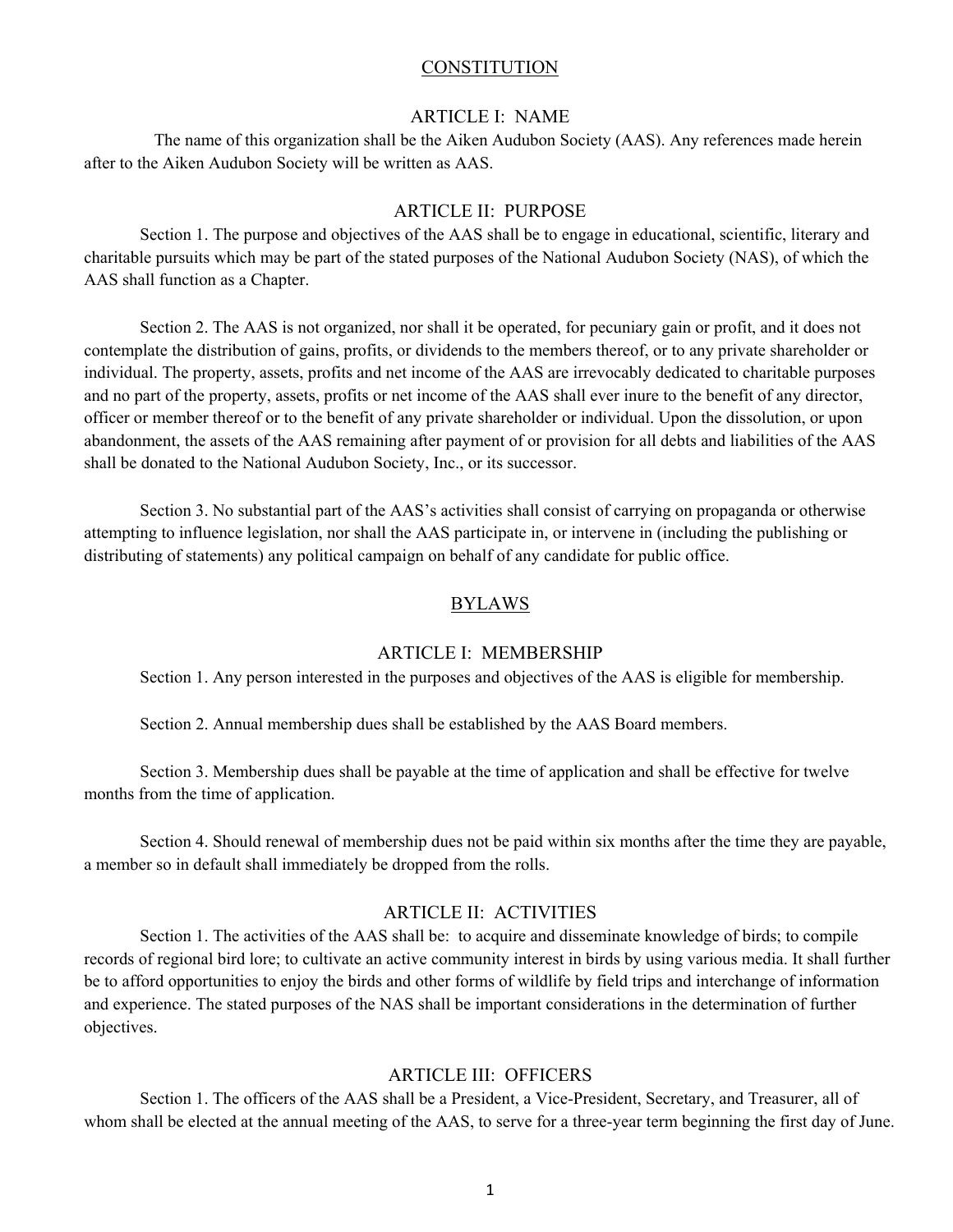President: The president shall be the chief executive officer of the AAS, with the usual powers and duties of such office and will preside at all meetings, perform duties necessary to fulfill the purposes of the AAS and coordinate the work of all officers and committees. The Board shall meet upon call of the president.

Vice-President: In the absence or disability of the president, or at his/her request, the vice-president, or any member of the Board, chosen by other members of the Board, shall, in the foregoing order or precedence, assume all the powers and discharge all the duties of the president during such absence or disability.

Secretary: The secretary, or designee, shall record and maintain the minutes of all business meetings and shall maintain a current copy of the Constitution and Bylaws.

Treasurer: The treasurer shall keep the accounts of the AAS and shall collect and disburse its funds, paying all bills as directed by the Board. At the annual meeting of the AAS, and whenever requested by the Board, the treasurer shall present a written statement of receipts and disbursements. The treasurer shall also annually file any and all required tax documents and file an annual report with the Colorado Secretary of State office.

Section 2. Dereliction of duties shall be determined by a majority vote of the Board, which may result in removal of a Board member from office.

# ARTICLE IV: COMMITTEES

The president may appoint annually, chairs of general committees on any or more of the following subjects: (1) Conservation; (2) Communications; (3) Education; (4) Programs; (5) Field trips; (6) Hospitality; (7) Special Committees.

The chair of the respective committees appointed annually by the president shall in turn appoint other members of each committee as they deem necessary and proper. The president is an ex-officio member of these committees.

Membership Committee: The president shall appoint a membership chair. It shall be the duty of this committee to cooperate with the Membership Department of the NAS by such measures as obtaining lists of names and addresses of potential members residing within the allotted territory of the AAS. It shall also be the duty of this committee to conduct membership campaigns and to attempt to obtain the continuing membership of those who have become delinquent in the payment of their dues.

Nominating Committee: A nominating committee shall be appointed by the president and approved by the Board. The committee shall submit nominations for officers, as required in Article III, at the April meeting of the AAS for the election of officers for the next term of office. The president shall not be a member of the nominating committee.

## ARTICLE V: BOARD

The Board shall consist of the elected officers and the committee chairs. The government of the AAS shall be vested in the Board. The Board shall meet upon call of the president or the officer acting for the president in his/her absence or disability.

# ARTICLE VI: MEETINGS

Section 1. The annual meeting of the AAS shall be held in the month of May, on such date as shall be fixed by the Board.